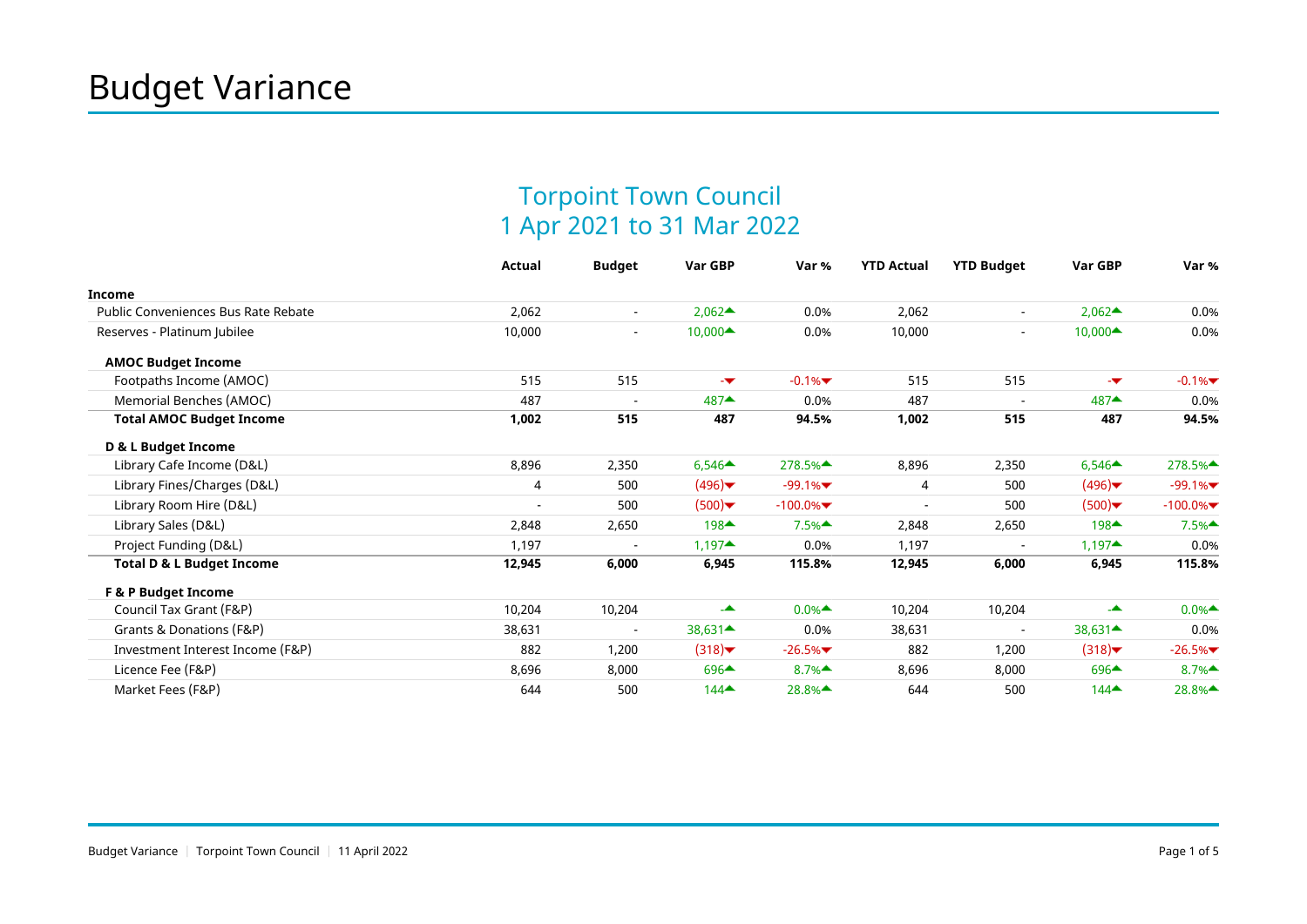|                                                     | <b>Actual</b> | <b>Budget</b>            | Var GBP                                  | Var %                                     | <b>YTD Actual</b> | <b>YTD Budget</b>        | Var GBP                                   | Var %                                     |
|-----------------------------------------------------|---------------|--------------------------|------------------------------------------|-------------------------------------------|-------------------|--------------------------|-------------------------------------------|-------------------------------------------|
| Other Revenue (F&P)                                 | 18,760        | 200                      | 18,560 <sup><math>\triangle</math></sup> | 9280.1% <sup><math>\triangle</math></sup> | 18,760            | 200                      | $18,560 \triangleq$                       | 9280.1% <sup><math>\triangle</math></sup> |
| Photocopies/Printing (F&P)                          | 128           | 100                      | $28$ <sup><math>\triangle</math></sup>   | 28.3%▲                                    | 128               | 100                      | $28$ <sup><math>\triangle</math></sup>    | 28.3%▲                                    |
| Precept (F&P)                                       | 355,820       | 355,820                  |                                          | 0.0%                                      | 355,820           | 355,820                  |                                           | 0.0%                                      |
| Room Hire (F&P)                                     | 10,492        | 10,000                   | 492▲                                     | 4.9%                                      | 10,492            | 10,000                   | $492 \triangle$                           | 4.9%                                      |
| Service Charges - Licensees (F&P)                   | 2,369         | 2,000                    | $369$ <sup><math>\triangle</math></sup>  | 18.4%▲                                    | 2,369             | 2,000                    | $369$ <sup><math>\triangle</math></sup>   | 18.4%▲                                    |
| <b>Total F &amp; P Budget Income</b>                | 446,626       | 388,024                  | 58,602                                   | 15.1%                                     | 446,626           | 388,024                  | 58,602                                    | 15.1%                                     |
| <b>Total Income</b>                                 | 472,635       | 394,539                  | 78,096                                   | 19.8%                                     | 472,635           | 394,539                  | 78,096                                    | 19.8%                                     |
| <b>Less Cost of Sales</b>                           |               |                          |                                          |                                           |                   |                          |                                           |                                           |
| SumUp Fee (D&L)                                     | 56            | $\overline{\phantom{a}}$ | $56 \triangle$                           | 0.0%                                      | 56                | $\blacksquare$           | $56$ <sup><math>\triangle</math></sup>    | 0.0%                                      |
| <b>Total Cost of Sales</b>                          | 56            |                          | 56                                       | 0.0%                                      | 56                |                          | 56                                        | 0.0%                                      |
| <b>Gross Profit</b>                                 | 472,579       | 394,539                  | 78,040                                   | 20.0%                                     | 472,579           | 394,539                  | 78,040                                    | 20.0%                                     |
| <b>Less Operating Expenses</b>                      |               |                          |                                          |                                           |                   |                          |                                           |                                           |
| Cafe Supplies (D&L)                                 | 3,982         | $\overline{\phantom{a}}$ | 3,982▲                                   | 0.0%                                      | 3,982             | $\overline{\phantom{a}}$ | $3,982 \triangle$                         | 0.0%                                      |
| Covid -19(RHSSF & ERDF)                             | 345           | $\overline{\phantom{0}}$ | 345▲                                     | 0.0%                                      | 345               |                          | $345$ <sup><math>\triangle</math></sup>   | 0.0%                                      |
| Office Equipment                                    | 17            | 250                      | (233)                                    | $-93.3%$                                  | 17                | 250                      | $(233)$ <del>▼</del>                      | $-93.3%$                                  |
| Payroll Admin Fees                                  | 360           |                          | $360 \triangle$                          | 0.0%                                      | 360               |                          | $360$ <sup><math>\triangle</math></sup>   | 0.0%                                      |
| <b>AMOC Budget Expenses</b>                         |               |                          |                                          |                                           |                   |                          |                                           |                                           |
| Consumables - Recurring- Council Chambers (AMOC)    | 4,083         | 1,600                    | $2,483 \triangle$                        | 155.2% <sup><math>\triangle</math></sup>  | 4,083             | 1,600                    | $2,483$ <sup><math>\triangle</math></sup> | 155.2%▲                                   |
| Consumables - Recurring- Library (AMOC)             | 2,439         | 3,500                    | (1,061)                                  | $-30.3%$                                  | 2,439             | 3,500                    | (1,061)                                   | $-30.3%$                                  |
| Consumables - Recurring- Public Conveniences (AMOC) | 873           | 2,000                    | (1,127)                                  | $-56.4%$                                  | 873               | 2,000                    | (1,127)                                   | $-56.4%$                                  |
| Footpath Expenditure (AMOC)                         | 355           |                          | $355 -$                                  | 0.0%                                      | 355               |                          | $355 -$                                   | 0.0%                                      |
| Light, Power, Heating - Council Chambers (AMOC)     | 11,977        | 10,500                   | $1,477 \triangleq$                       | 14.1%                                     | 11,977            | 10,500                   | $1,477 \triangleq$                        | 14.1%                                     |
| Light, Power, Heating - Library (AMOC)              | 5,416         | 3,500                    | $1,916 \triangleq$                       | 54.8%▲                                    | 5,416             | 3,500                    | $1,916 \triangleq$                        | 54.8%▲                                    |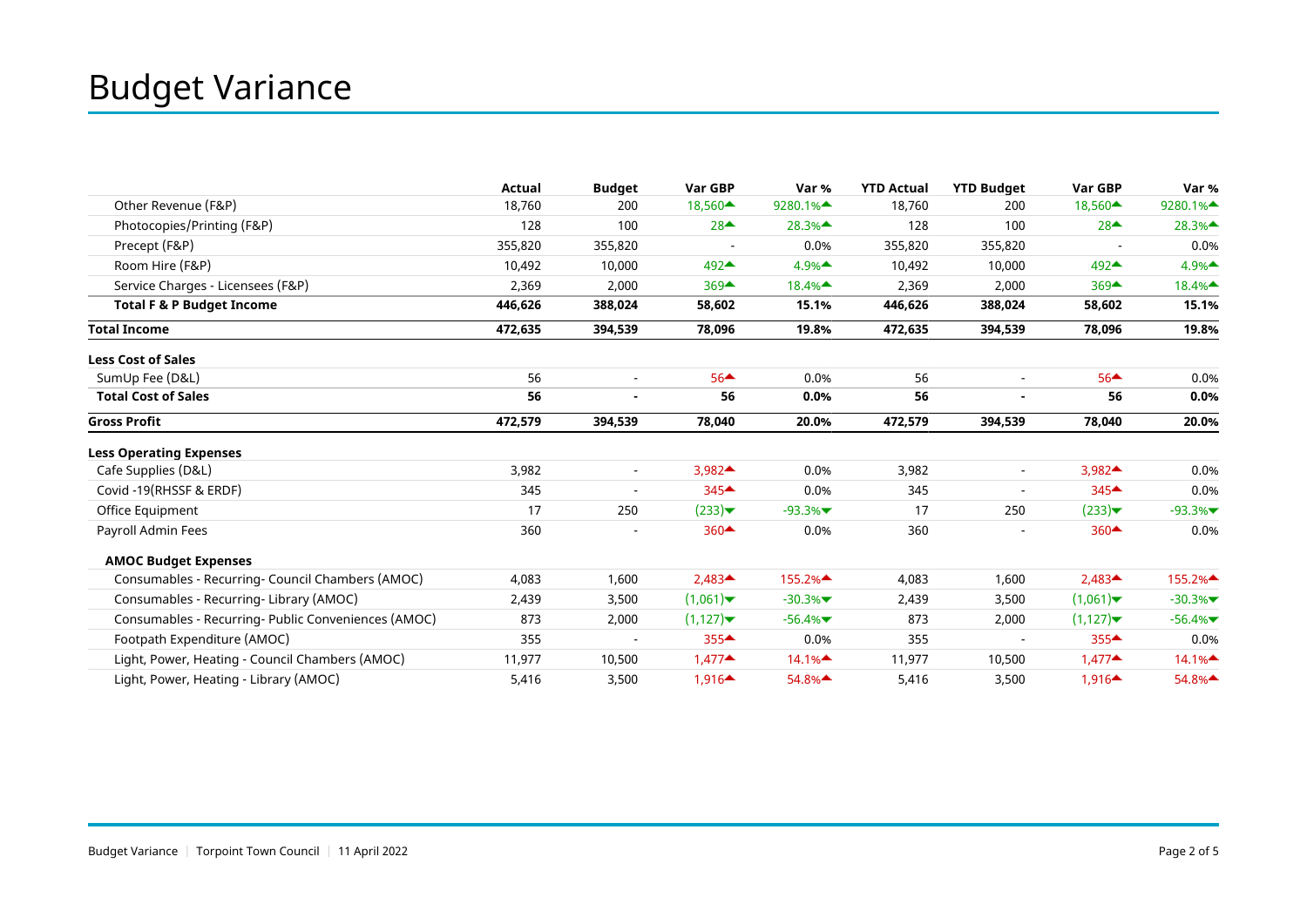|                                                                   | Actual                   | <b>Budget</b> | Var GBP            | Var %                                    | <b>YTD Actual</b> | <b>YTD Budget</b> | Var GBP            | Var %                                    |
|-------------------------------------------------------------------|--------------------------|---------------|--------------------|------------------------------------------|-------------------|-------------------|--------------------|------------------------------------------|
| Light, Power, Heating - Public Conveniences (AMOC)                | 318                      | 900           | (582)              | $-64.7%$                                 | 318               | 900               | (582)              | $-64.7%$                                 |
| Maintenance Programme (AMOC)                                      | $\overline{\phantom{a}}$ | 4,000         | (4,000)            | $-100.0%$                                | $\blacksquare$    | 4,000             | (4,000)            | $-100.0\%$                               |
| Repairs & Maintenance - Recurring - Public<br>Conveniences (AMOC) | 395                      | 1,350         | (955)              | $-70.8%$                                 | 395               | 1,350             | (955)              | $-70.8%$                                 |
| Repairs & Maintenance - Recurring Council Chambers<br>(AMOC)      | 7,861                    | 6,000         | $1,861 \triangleq$ | 31.0% $\triangle$                        | 7.861             | 6,000             | $1,861 \triangleq$ | 31.0%                                    |
| Repairs & Maintenance - Recurring Library (AMOC)                  | 2,094                    | 3,000         | (906)              | $-30.2%$                                 | 2,094             | 3,000             | (906)              | $-30.2%$                                 |
| Repairs & Maintenance - Recurring- Parks (AMOC)                   | 9,066                    | 9,316         | (250)              | $-2.7%$                                  | 9,066             | 9,316             | (250)              | $-2.7%$                                  |
| Services - All venues (AMOC)                                      | 6,490                    | 6,000         | 490▲               | 8.2%                                     | 6,490             | 6,000             | 490▲               | 8.2%                                     |
| Services - Council Chambers (AMOC)                                | 2,724                    | 4,000         | (1,276)            | $-31.9%$                                 | 2,724             | 4,000             | (1,276)            | $-31.9%$                                 |
| Services - Library (AMOC)                                         | 442                      | 750           | (308)              | $-41.1%$                                 | 442               | 750               | (308)              | $-41.1%$                                 |
| Services - Parks (AMOC)                                           | 2,848                    | 1,000         | $1,848 \triangleq$ | 184.8% <sup><math>\triangle</math></sup> | 2,848             | 1,000             | $1,848 \triangleq$ | 184.8% <sup><math>\triangle</math></sup> |
| Services - Public Conveniences (AMOC)                             | 2,786                    |               | $2,786 \triangle$  | 0.0%                                     | 2,786             |                   | $2,786 \triangle$  | 0.0%                                     |
| Waste Collection - Council Chambers (AMOC)                        | 559                      | 1,000         | (441)              | $-44.1%$                                 | 559               | 1,000             | (441)              | $-44.1%$                                 |
| Waste Collection - Library (AMOC)                                 | 379                      | 380           | (1)                | $-0.2%$                                  | 379               | 380               | (1)                | $-0.2%$                                  |
| Water Rates - Council Chambers (AMOC)                             | 765                      | 710           | $55 -$             | 7.7%                                     | 765               | 710               | $55 -$             | 7.7%                                     |
| Water Rates - Library (AMOC)                                      | 686                      | 750           | (64)               | $-8.6%$                                  | 686               | 750               | (64)               | $-8.6%$                                  |
| Water Rates - Public Conveniences (AMOC)                          | 535                      | 1,000         | (465)              | $-46.5%$                                 | 535               | 1.000             | (465)              | $-46.5%$                                 |
| <b>Total AMOC Budget Expenses</b>                                 | 63,090                   | 61,256        | 1,834              | 3.0%                                     | 63,090            | 61,256            | 1,834              | 3.0%                                     |
| D & L Budget Expenses                                             |                          |               |                    |                                          |                   |                   |                    |                                          |
| Advertising & Marketing (D&L)                                     | 403                      | 1,000         | (597)              | $-59.7%$                                 | 403               | 1,000             | (597)              | $-59.7%$                                 |
| <b>Total D &amp; L Budget Expenses</b>                            | 403                      | 1,000         | (597)              | $-59.7%$                                 | 403               | 1,000             | (597)              | $-59.7%$                                 |
| <b>F &amp; P Budget Expenses</b>                                  |                          |               |                    |                                          |                   |                   |                    |                                          |
| Audit & Accountancy fees (F&P)                                    | 350                      | 2,000         | (1,650)            | $-82.5%$                                 | 350               | 2,000             | (1,650)            | $-82.5%$                                 |
| Credit Card Annual Fee (F&P)                                      | 32                       | 35            | (3)                | $-8.6%$                                  | 32                | 35                | (3)                | $-8.6%$                                  |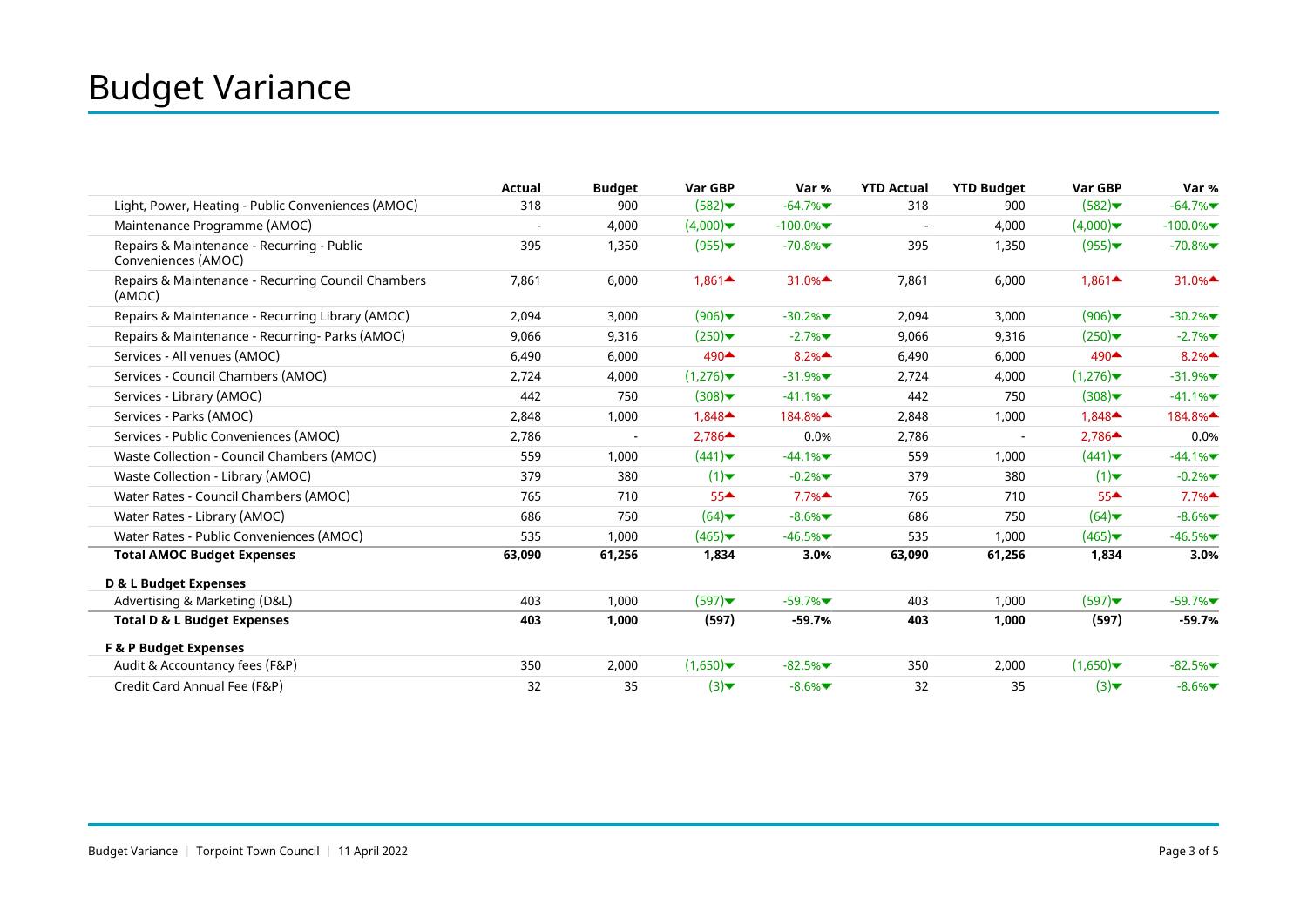|                                                            | Actual  | <b>Budget</b> | Var GBP                                   | Var %                                      | <b>YTD Actual</b> | <b>YTD Budget</b> | Var GBP                                   | Var %     |
|------------------------------------------------------------|---------|---------------|-------------------------------------------|--------------------------------------------|-------------------|-------------------|-------------------------------------------|-----------|
| Insurance (F&P)                                            | 3,775   | 4,400         | (625)                                     | $-14.2%$                                   | 3,775             | 4,400             | (625)                                     | $-14.2%$  |
| IT & Computers (F&P)                                       | 1,203   | 3,250         | (2,047)                                   | $-63.0%$                                   | 1,203             | 3,250             | (2,047)                                   | $-63.0\%$ |
| Legal Expenses (F&P)                                       | 510     | 1,000         | (490)                                     | $-49.0\%$                                  | 510               | 1,000             | (490)                                     | $-49.0\%$ |
| Loan Repayments (F&P)                                      | 35,200  | 35,200        | -7                                        | $0.0\%$                                    | 35,200            | 35,200            | ÷                                         | 0.0%      |
| Mayoral Allowance (F&P)                                    | 5,035   | 3,750         | $1,285$ <sup><math>\triangle</math></sup> | 34.3%                                      | 5,035             | 3,750             | $1,285$ <sup><math>\triangle</math></sup> | 34.3%     |
| Members Expenses (F&P)                                     | 55      | 1,000         | (945)                                     | $-94.5%$                                   | 55                | 1,000             | (945)                                     | $-94.5%$  |
| Motor Vehicle Expenses (F&P)                               | 247     | 5,500         | (5,253)                                   | $-95.5%$                                   | 247               | 5,500             | (5,253)                                   | $-95.5%$  |
| Non-Domestic Business Rates - Council Chambers (F&P)       | 18,827  | 7,755         | 11,072 $\triangle$                        | 142.8%▲                                    | 18,827            | 7,755             | 11,072 $\triangle$                        | 142.8%▲   |
| Non-Domestic Business Rates - Library (F&P)                | 4,226   | 4,034         | 192▲                                      | 4.8%                                       | 4,226             | 4,034             | $192 \triangle$                           | 4.8%      |
| Non-Domestic Business Rates - Public Conveniences<br>(F&P) | 590     | 1,546         | (956)                                     | $-61.8%$                                   | 590               | 1,546             | (956)                                     | $-61.8%$  |
| Operating Lease Payments (F&P)                             | 5,697   | 1,000         | 4,697▲                                    | 469.7%                                     | 5,697             | 1,000             | $4,697$ <sup><math>\triangle</math></sup> | 469.7%▲   |
| Postage, Freight & Courier (F&P)                           | 122     | 50            | $72-$                                     | 143.4%                                     | 122               | 50                | $72^{\triangle}$                          | 143.4%    |
| Printing & Stationery (F&P)                                | 1,809   | 1,000         | 809▲                                      | 80.9%▲                                     | 1,809             | 1,000             | $809 \triangle$                           | 80.9%▲    |
| Rent (F&P)                                                 | 646     | 780           | (134)                                     | $-17.2%$                                   | 646               | 780               | (134)                                     | $-17.2%$  |
| Salaries (F&P)                                             | 242,954 | 247,973       | (5,019)                                   | $-2.0\%$                                   | 242,954           | 247,973           | (5,019)                                   | $-2.0%$   |
| Section 137 Grants (F&P)                                   | 8,353   | 12,500        | (4,147)                                   | $-33.2%$                                   | 8,353             | 12,500            | (4, 147)                                  | $-33.2%$  |
| Staff Training (F&P)                                       | 2,574   | 2,500         | 74                                        | 3.0%                                       | 2,574             | 2,500             | $74$ <sup><math>\triangle</math></sup>    | 3.0%      |
| Subscriptions (F&P)                                        | 3,156   | 3,000         | $156 \triangleq$                          | 5.2%                                       | 3,156             | 3,000             | $156 \triangle$                           | 5.2%      |
| Telephone & Internet (F&P)                                 | 2,892   | 2,500         | $392 \triangle$                           | $15.7\%$ <sup><math>\triangle</math></sup> | 2,892             | 2,500             | $392 \triangle$                           | 15.7%▲    |
| Travel - National (F&P)                                    | 41      | 100           | (59)                                      | $-58.7%$                                   | 41                | 100               | (59)                                      | $-58.7%$  |
| <b>Total F &amp; P Budget Expenses</b>                     | 338,294 | 340,873       | (2,579)                                   | $-0.8%$                                    | 338,294           | 340,873           | (2, 579)                                  | $-0.8%$   |
| <b>Reserves</b>                                            |         |               |                                           |                                            |                   |                   |                                           |           |
| Reserve - Vision Projects                                  | 4,425   | 19,690        | (15,265)                                  | $-77.5%$                                   | 4,425             | 19,690            | (15,265)                                  | $-77.5%$  |
| Reserves - Advertising & Marketing                         | 6,499   | 4,000         | 2,499▲                                    | 62.5%                                      | 6,499             | 4,000             | $2,499 \triangle$                         | 62.5%     |